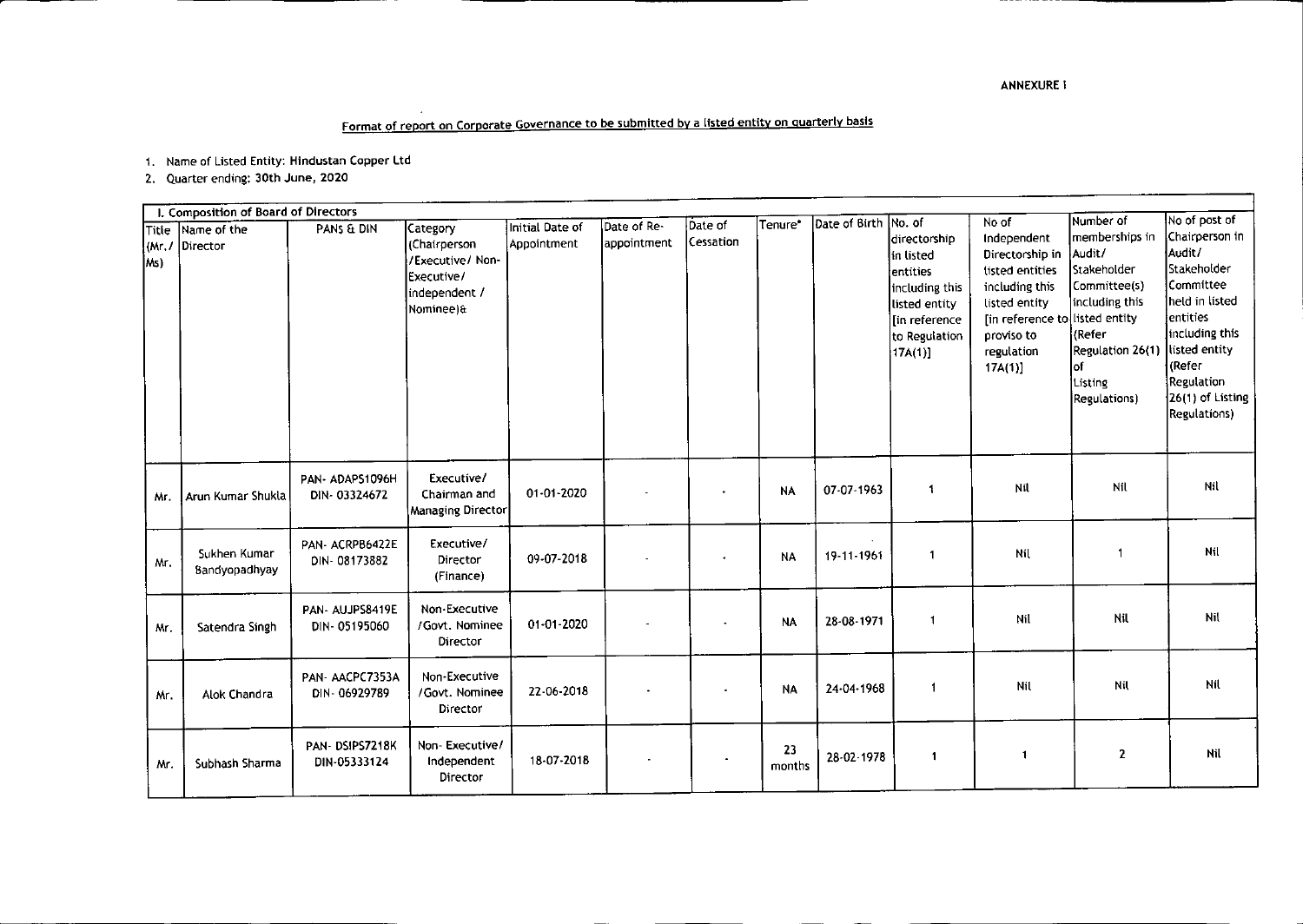| Mr. | R Kalyansundaram                | PAN- AHWPK2133M<br>DIN-08518006                                                                                                                                                                                                                                                                                                                                                                                                                                                                                                                                                                                                                                                                                                                  | Non-Executive/<br>Independent<br>Director | 22-07-2019 |  | 11<br>months | 06-05-1963 |  | $\mathbf{2}$ |     |
|-----|---------------------------------|--------------------------------------------------------------------------------------------------------------------------------------------------------------------------------------------------------------------------------------------------------------------------------------------------------------------------------------------------------------------------------------------------------------------------------------------------------------------------------------------------------------------------------------------------------------------------------------------------------------------------------------------------------------------------------------------------------------------------------------------------|-------------------------------------------|------------|--|--------------|------------|--|--------------|-----|
| Μг. | Pawan Kumar<br>Dhawan           | PAN-ACWPD8193P<br>DIN-07327568                                                                                                                                                                                                                                                                                                                                                                                                                                                                                                                                                                                                                                                                                                                   | Non-Executive/<br>Independent<br>Director | 22-07-2019 |  | months       | 15-07-1964 |  |              |     |
| Mr. | <b>Balwinder Singh</b><br>Canth | PAN-ABDPC4728M<br>DIN-07239321                                                                                                                                                                                                                                                                                                                                                                                                                                                                                                                                                                                                                                                                                                                   | Non-Executive/<br>Independent<br>Director | 22-07-2019 |  | 11<br>months | 26-01-1958 |  | Nil          | Nil |
|     |                                 | Whether Regular chairperson appointed: Yes<br>Whether Chairperson is related to managing director or CEO: Shri Arun Kumar Shukla is the Chairman and Managing Director, Hindustan Copper Ltd with effect from 1,1,2020.<br>s PAN of any director would not be displayed on the website of Stock Exchange<br>E Category of directors means executive/non-executive/independent/Nominee. if a director fits into more than one category write all categories separating them with hyphen<br>to be filled only for Independent Director. Tenure would mean total period from which Independent director is serving on Board of directors of the listed entity in continuity * to be filled only for incontinuity<br>without any cooling off period. |                                           |            |  |              |            |  |              |     |
|     |                                 |                                                                                                                                                                                                                                                                                                                                                                                                                                                                                                                                                                                                                                                                                                                                                  |                                           |            |  |              |            |  |              |     |

 $\mathcal{L}(\mathcal{L})$  and  $\mathcal{L}(\mathcal{L})$  and  $\mathcal{L}(\mathcal{L})$  and  $\mathcal{L}(\mathcal{L})$  and  $\mathcal{L}(\mathcal{L})$ 

 $\mathcal{L}^{\mathcal{L}}(\mathcal{L}^{\mathcal{L}})$  and  $\mathcal{L}^{\mathcal{L}}(\mathcal{L}^{\mathcal{L}})$  . The contribution

 $\mathcal{L}(\mathcal{L}(\mathcal{L}(\mathcal{L}(\mathcal{L}(\mathcal{L}(\mathcal{L}(\mathcal{L}(\mathcal{L}(\mathcal{L}(\mathcal{L}(\mathcal{L}(\mathcal{L}(\mathcal{L}(\mathcal{L}(\mathcal{L}(\mathcal{L}(\mathcal{L}(\mathcal{L}(\mathcal{L}(\mathcal{L}(\mathcal{L}(\mathcal{L}(\mathcal{L}(\mathcal{L}(\mathcal{L}(\mathcal{L}(\mathcal{L}(\mathcal{L}(\mathcal{L}(\mathcal{L}(\mathcal{L}(\mathcal{L}(\mathcal{L}(\mathcal{L}(\mathcal{L}(\mathcal{$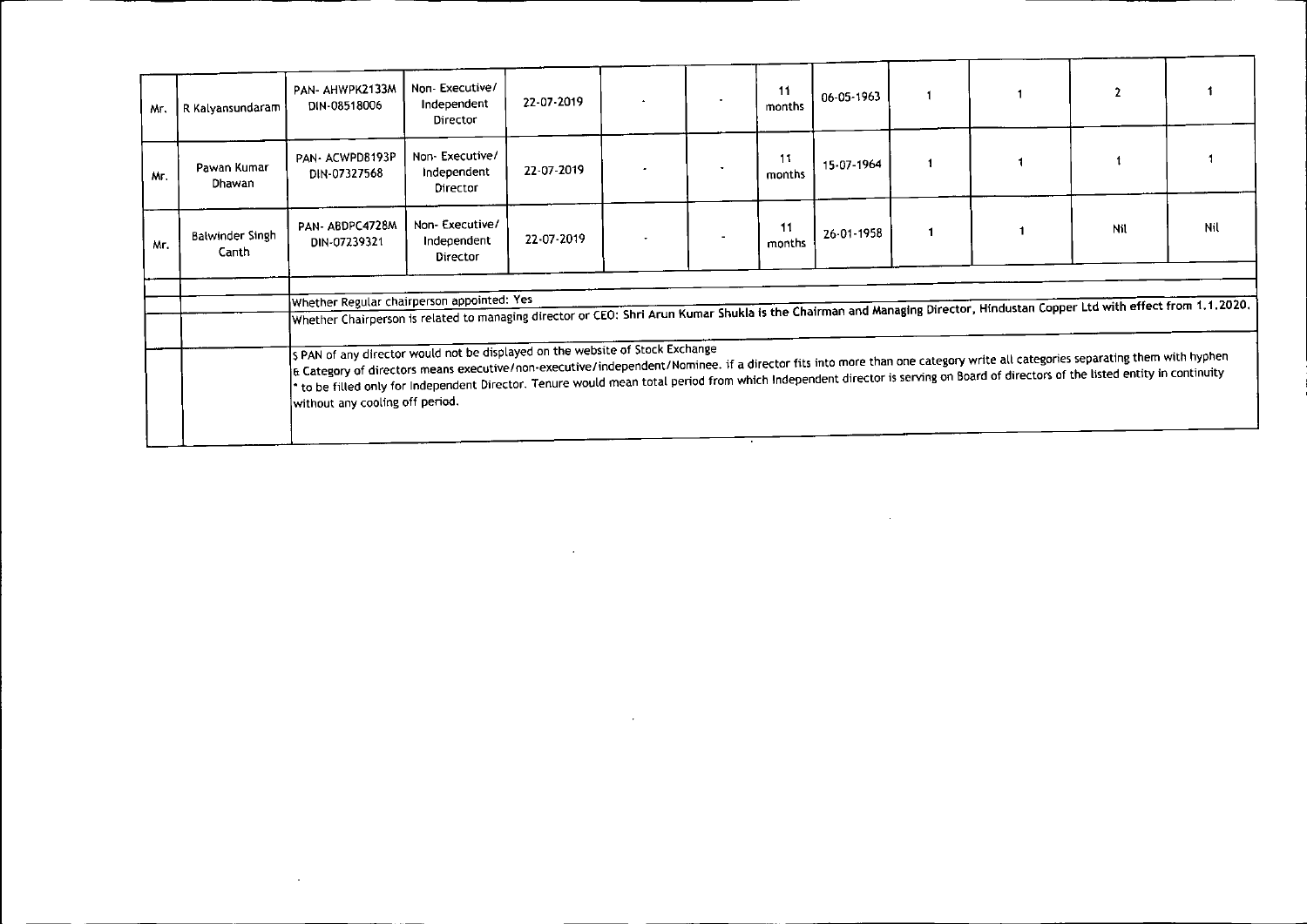| Name of Committee                            | Whether Regular chairperson | Name of Committee                  | Category (Chairperson/ Executive/                                      | Date of Appointment | Date of    |
|----------------------------------------------|-----------------------------|------------------------------------|------------------------------------------------------------------------|---------------------|------------|
|                                              | appointed                   | members                            | Non-Executive/independent/<br>Nominee) S                               |                     | Cessation  |
| 1. Audit Committee                           | Yes                         | Shri Pawan Kumar Dhawan            | Chairperson/ Non- Executive/<br>Independent Director                   | 15-11-2019          |            |
|                                              |                             | Shri Subhash Sharma                | Member / Non- Executive/<br>independent Director                       | 07-12-2018          |            |
|                                              |                             | Shri R Kalyansundaram              | Member / Non-Executive/<br>independent Director                        | 15-11-2019          |            |
| 2. Nomination & Remuneration Committee       | Yes                         | Shri Subhash Sharma                | Chairperson/ Non- Executive/<br>independent Director                   | 07 12 2018          |            |
|                                              |                             | Shri R Kalyansundaram              | Member / Non-Executive/<br>independent Director                        | 15-11-2019          |            |
|                                              |                             | Shri Balwinder Singh Canth         | Member / Non- Executive/<br>independent Director                       | 15 11 2019          |            |
| 3. Risk Management Committee (if applicable) | Yes                         | Shri Arun Kumar Shukla             | Chairperson/ Executive/ Chairman and<br>Managing Director              | 07-12-2018          |            |
|                                              |                             | Shri Sukhen Kumar<br>Bandyopadhyay | Member / Executive/ Director<br>(Finance)                              | $07 - 12 - 2018$    |            |
|                                              |                             | Shri Sunil Parashar                | Head of M&C department                                                 | 31 12 2019          |            |
| 4. Stakeholders Relationship Committee'      | Yes                         | Shri R Kalyansundaram              | Chairperson/ Non- Executive/<br>independent Director                   | 15-11-2019          |            |
|                                              |                             | Shri Subhash Sharma                | Member/ Non- Executive/ independent<br><b>Director</b>                 | 07-12-2018          |            |
|                                              |                             | Shri Sukhen Kumar<br>Bandyopadhyay | Member / Executive/ Director<br>(Finance)                              | 07-12-2018          |            |
| 5. Corporate Social Responsibility Committee | Yes                         | Shri Balwinder Singh Canth         | Chairman / Non- Executive/<br>independent Director                     | 15-11-2019          |            |
|                                              |                             |                                    | Shri Pawan Kumar Dhawan Member/ Non-Executive/ independent<br>Director | 15-11-2019          |            |
|                                              |                             | Shri Arun Kumar Shukla             | Membeer / Execu tive/ Chairman and<br>Managing Director                | 15-11-2019          | 01-06-2020 |
|                                              |                             | Shri Sukhen Kumar<br>Bandyopadhyay | Member / Executive/ Director<br>(Finance)                              | 01-06-2020          |            |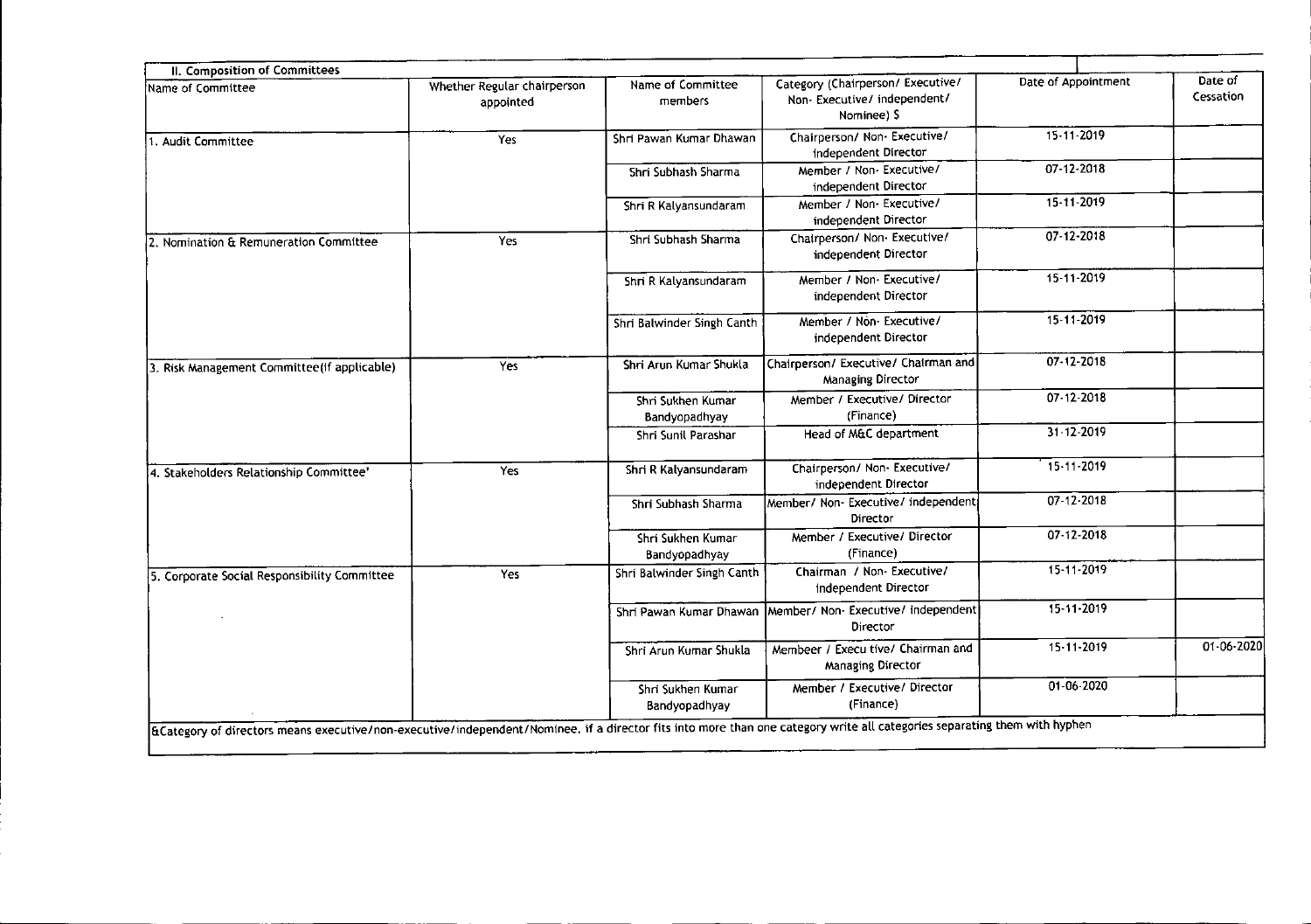| III. Meeting of Board of Directors                                                                                                                                                              |                                                        |                              |                                       |                                             |                                                                |                                                                        |                                                                            |
|-------------------------------------------------------------------------------------------------------------------------------------------------------------------------------------------------|--------------------------------------------------------|------------------------------|---------------------------------------|---------------------------------------------|----------------------------------------------------------------|------------------------------------------------------------------------|----------------------------------------------------------------------------|
| Date(s) of Meeting (if<br>any) in the previous<br>quarter                                                                                                                                       | Date(s) of Meeting (if any) in the<br>relevant quarter |                              | Whether requirement of<br>Quorum met* |                                             | Number of Directors present*                                   | Number of independent directors present"                               | Maximum gap<br>between any<br>two<br>consecutive (in<br>number of<br>days) |
| 13.2.2020                                                                                                                                                                                       | 1.6.2020                                               |                              | Yes                                   |                                             | 8                                                              | $\overline{\mathbf{4}}$                                                | $\overline{108}$                                                           |
|                                                                                                                                                                                                 | 29.6.2020                                              |                              | Yes                                   |                                             | $\overline{7}$                                                 | 4                                                                      | 27                                                                         |
| to be filled in only for the current quarter meetings                                                                                                                                           |                                                        |                              |                                       |                                             |                                                                |                                                                        |                                                                            |
| IV. Meetings of Committees                                                                                                                                                                      |                                                        |                              |                                       |                                             |                                                                |                                                                        |                                                                            |
| Date(s) of meeting of the<br>committee in the<br>relevant quarter                                                                                                                               | Whether<br>requirement of<br>Quorum met<br>(details)*  | Number of Directors present" |                                       | Number of independent<br>directors present* | Date(s) of meeting of the committee in<br>the previous quarter | Maximum gap between any two consecutive<br>meetings in number of days* |                                                                            |
| Audit Committee                                                                                                                                                                                 |                                                        |                              |                                       |                                             |                                                                |                                                                        |                                                                            |
| Nil                                                                                                                                                                                             | <b>NA</b>                                              | <b>NA</b>                    |                                       | NA                                          | 13.2.2020                                                      | <b>NA</b>                                                              |                                                                            |
| Corporate Social Responsibility Committee                                                                                                                                                       |                                                        |                              |                                       |                                             |                                                                |                                                                        |                                                                            |
| Nil                                                                                                                                                                                             | NA                                                     | <b>NA</b>                    |                                       | <b>NA</b>                                   | Nil                                                            | <b>NA</b>                                                              |                                                                            |
|                                                                                                                                                                                                 |                                                        |                              |                                       |                                             |                                                                |                                                                        |                                                                            |
| Nomination and Remuneration Committee                                                                                                                                                           |                                                        |                              |                                       |                                             |                                                                |                                                                        |                                                                            |
| Nil                                                                                                                                                                                             | <b>NA</b>                                              | NΑ                           |                                       | <b>NA</b>                                   | 13.2.2020                                                      | NA                                                                     |                                                                            |
| Stakeholders Relationship Committee                                                                                                                                                             |                                                        |                              |                                       |                                             |                                                                |                                                                        |                                                                            |
| Nil                                                                                                                                                                                             | <b>NA</b>                                              | <b>NA</b>                    |                                       | <b>NA</b>                                   | 13.2.2020                                                      | <b>NA</b>                                                              |                                                                            |
| <b>Risk Management Committee</b>                                                                                                                                                                |                                                        |                              |                                       |                                             |                                                                |                                                                        |                                                                            |
| Nil                                                                                                                                                                                             | <b>NA</b>                                              | <b>NA</b>                    |                                       | <b>NA</b>                                   | 16.3.2020                                                      | <b>NA</b>                                                              |                                                                            |
| This information has to be mandatorily be given for audit committee, for rest of the committees giving this information is optional<br>** to be filled in only for the current quarter meetings |                                                        |                              |                                       |                                             |                                                                |                                                                        |                                                                            |

 $\label{eq:2.1} \mathcal{L}(\mathcal{L}^{\mathcal{L}}_{\mathcal{L}}(\mathcal{L}^{\mathcal{L}}_{\mathcal{L}}))\leq \mathcal{L}(\mathcal{L}^{\mathcal{L}}_{\mathcal{L}}(\mathcal{L}^{\mathcal{L}}_{\mathcal{L}}))\leq \mathcal{L}(\mathcal{L}^{\mathcal{L}}_{\mathcal{L}}(\mathcal{L}^{\mathcal{L}}_{\mathcal{L}}))$ 

 $\mathcal{L}^{\text{max}}_{\text{max}}$  .